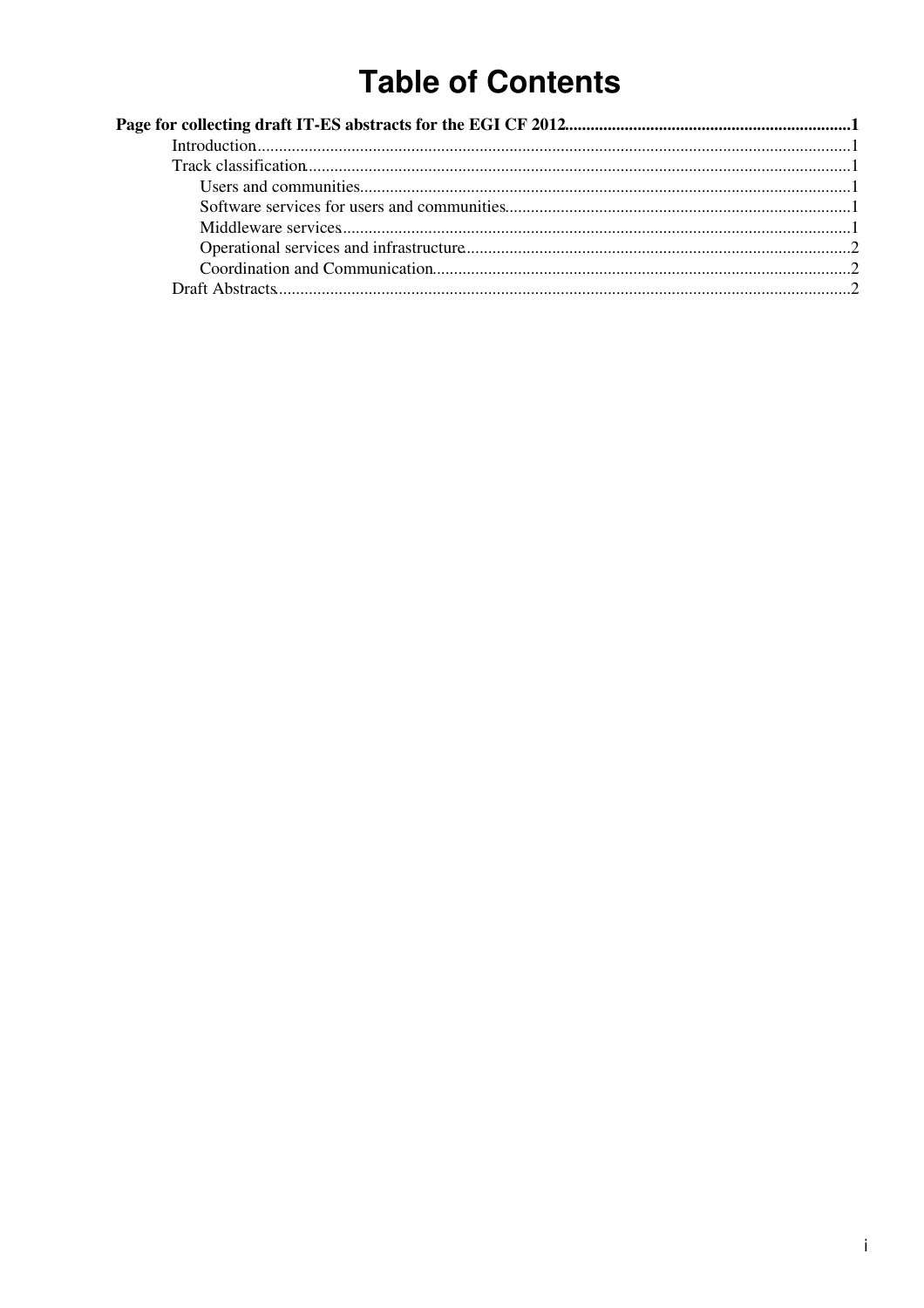# <span id="page-1-0"></span>**Page for collecting draft IT-ES abstracts for the EGI CF 2012**

## <span id="page-1-1"></span>**Introduction**

The CFP is now open - deadline is December 2 2011

<http://cf2012.egi.eu/call-for-participation/index.html>

You can link to the Indico submission page here: <https://www.egi.eu/indico/conferenceDisplay.py?confId=679>

There is a short link available:<http://go.egi.eu/cf12>

Abstracts should contain:

- Title
- Overview (for conference guide) <=1000 chars
- Description (aka abstract) <= 2000 chars
- Impact  $\leq$  =1000 chars
- Conclusions  $\leq 1000$  chars
- Track classification (see below)
- Comments

## <span id="page-1-2"></span>**Track classification**

#### <span id="page-1-3"></span>**Users and communities**

This track focuses on the research communities in terms of how they are communicating and organising themselves and their own services, what their needs are for services from e-Infrastructure providers, the results they have obtained from e-Infrastructures, and their requirements beyond the current e-Infrastructure offerings. Submissions that address the sustainability of different models for the structure of user communities whether large, small, diverse or specialised, are particularly welcome.

#### <span id="page-1-4"></span>**Software services for users and communities**

Users increasingly expect software applications to be delivered as online services. This service platform approach is equally applicable in the world of research computing. We welcome submissions on current solutions and ongoing developments of online services and on how these online services are being delivered and used, as well as visions for future delivery of user-facing services. Such services may be provided centrally to meet common research needs, they may be delivered in a domain-specific environments for a specific research community, or they may be provided for a targeted smaller set of users. Submissions that address the sustainability of software services are particularly welcome.

#### <span id="page-1-5"></span>**Middleware services**

The term middleware services describes the deployed technologies that connect the distributed resources of an infrastructure. We welcome submissions that relate to the various platform solutions in use across Europe and beyond. These include ARC, dCache, gLite and UNICORE - being developed and integrated by the EMI project - as well as Globus, SAGA and others. Relevant topics include: authentication, authorization, information discovery, data and job management as well as implementation-of and contribution to community